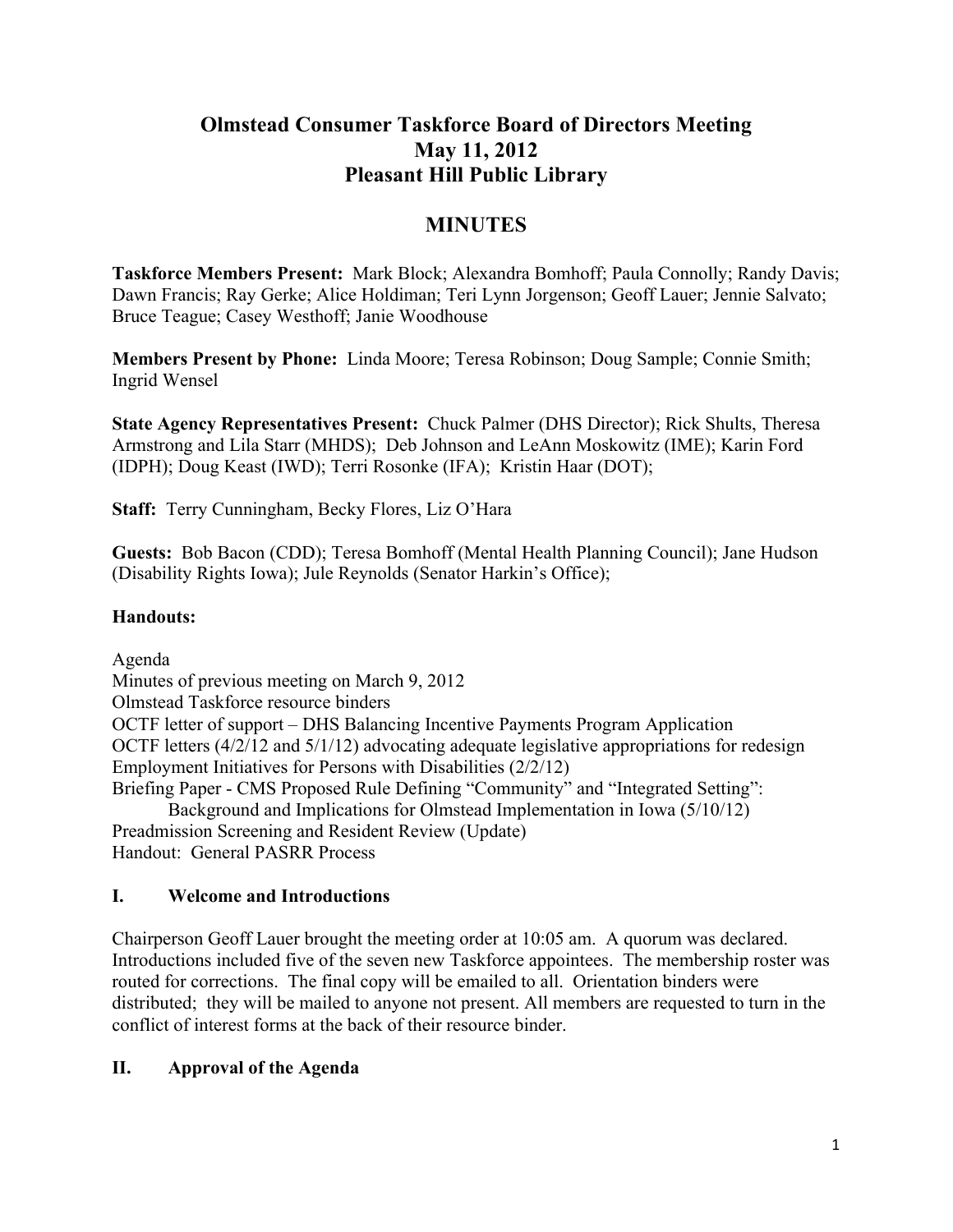Geoff noted that the presentation by Iowa Caregivers Association Director Di Findley has been rescheduled for July. Janie Woodhouse moved that the amended agenda be approved. Dawn Francis supported the motion. Motion carried.

### **III. Distribution and Review of Taskforce Resource Binder**

The binder was prepared as a resource for new Taskforce appointees, but Geoff had asked that copies be made for all Taskforce members. Liz briefly reviewed the contents, which include an explanation of the Olmstead decision and its impact on states, information about enforcement under Title II of the ADA by the U.S. Department of Justice, history and bylaws of the Taskforce, committee structure, recent activities, etc.

## **IV. Approval of the Minutes of the Previous Meeting (March 9, 2012)**

Janie Woodhouse moved that the minutes of the previous meeting on March 9, 2012, be approved as presented. Dawn Francis supported the motion. Motion carried.

## **V. Executive Committee Report**

A. Assignment of Term Lengths: At the direction of the Taskforce during the March meeting, the Executive Committee met on March  $20<sup>th</sup>$  to assign term lengths to the new appointees, most of whom are filling unexpired terms of individuals who resigned. Dawn read the recommendation from the Committee minutes for the expiration of terms of the new appointees: Mark Block – 2015; Teresa Bomhoff – 2013; Teri Lynn Jorgenson – 2013; Amelia Marchant – 2015; Teresa Robinson - 2015; Jennie Salvato - 2013; Bruce Teague – 2014. Randy Davis moved that the Executive Committee recommendations on term assignments be adopted. Janie Woodhouse supported. Motion carried.

B. Committee Correspondence: At the direction of the Taskforce in March, the Executive Committee approved a letter of support for the application by the Department of Human Services for funding under the Balancing Incentive Payments Program (BIPP). The Taskforce was presented with the letter for endorsement. Dawn Francis moved that the letter supporting the BIPP application be endorsed by the Taskforce. Alice Holdiman supported the motion. Motion carried.

The Executive Committee approved two letters to the Legislature (dated 4//12 and 5/1/12) advocating for adequate appropriations in support of MHDS service system redesign. The Taskforce was presented with the letters for endorsement. Alexandra Bomhoff moved that the letters advocating for adequate appropriations for redesign be endorsed by the Taskforce. Alice Holdiman supported the motion. Discussion: Doug Sample said that he had seen letters sent to the Legislature supporting funding of the system through property tax levies. He proposed that future letters stress that low income people shouldn't be hurt by such funding mechanisms. Alice responded that this could be looked at in future letters. Motion carried.

Dawn stated that with the consent of the Executive Committee, the Olmstead Taskforce was named among the 25 organizations signing on to a similar letter on system funding by the Iowa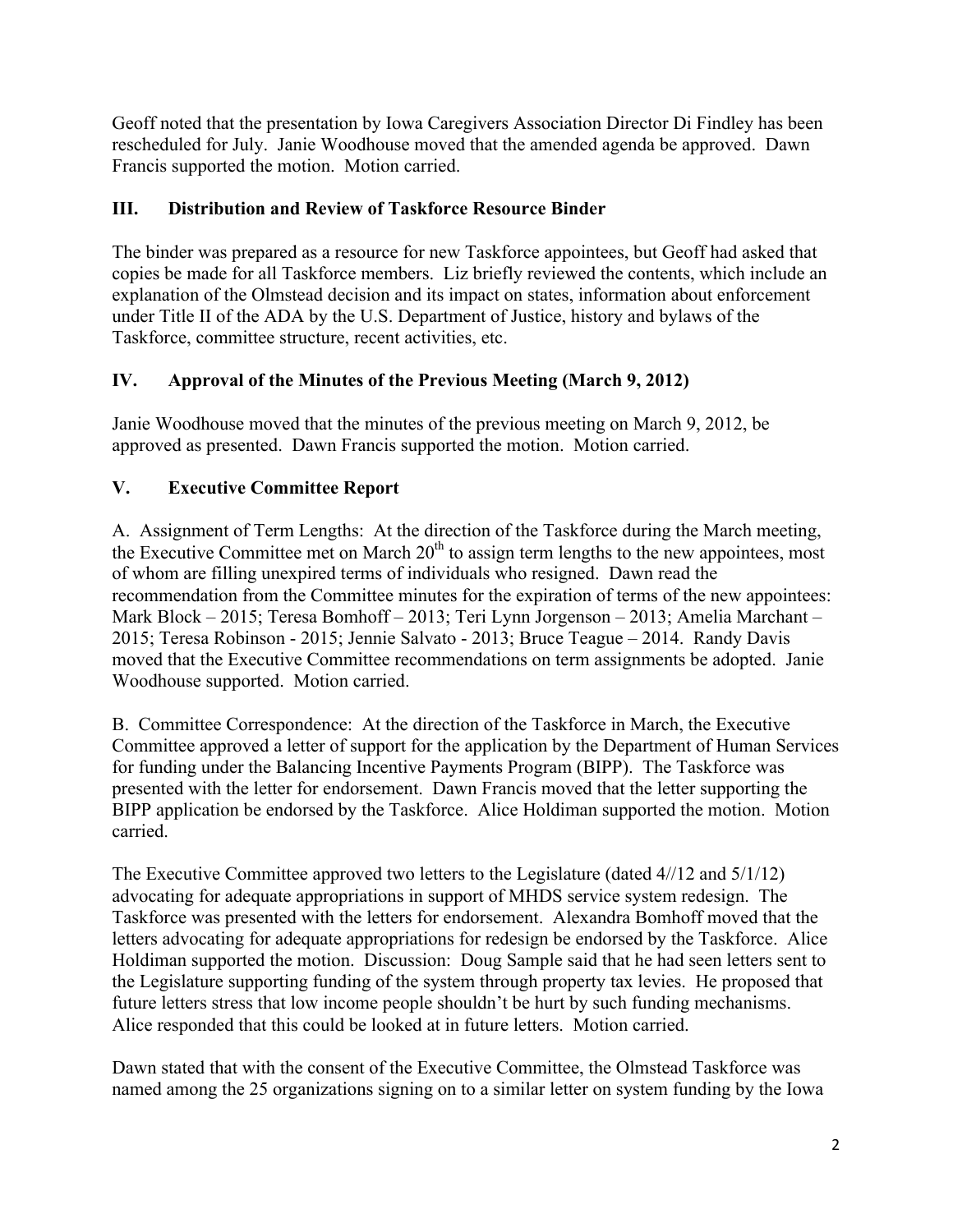Disability Advocates Network (IDAN), and that these same organizations, in turn, supported the Taskforce letter. This accomplished a consistent message to legislators by advocates for people with disabilities and mental illness, and she thanked Teresa Bomhoff for helping to generate this united voice through her research of the issues.

C. Review and Refinement of Taskforce Committee Functions: Geoff referred members to the list of committees in the bylaws, and expressed the hope that people would take time before the next meeting to identify committees where they would like to put time and energy. He suggested that the Taskforce revisit the function of the Strategic Planning Committee. The Legislative Study Committee identifies priorities in legislation and policy and develops positions on those issues. The Strategic Planning Committee might be charged with planning for and monitoring Taskforce progress in implementing priorities.

Geoff also noted that there is an unresolved issue of how many consecutive terms a Taskforce member can serve. In part because of concerns that the Taskforce would be unable to recruit new members, the number of terms has been left unlimited, which can result in stale leadership. Geoff said that especially in light of the high interest in the most recent round of appointments, now would be a good time to review the issue. He asked for volunteers to serve on an ad hoc work group. Alexandra Bomhoff said she was willing to chair the group. Alice Holdiman and Janie Woodhouse will also serve. Geoff will also attend.

D. Upcoming ADA Celebrations. Dawn will compile a list of celebrations and send them out to Taskforce members. She encouraged members to attend any in their community. She is aware that celebrations are planned in the Quad Cities, Cedar Rapids, Iowa City and Des Moines. Mark Block suggested this might be referred to the Public Information Committee to publicize. Dawn said that while in 2009 the Olmstead Taskforce was active in organizing celebrations of the tenth anniversary of the Supreme Court decision, this year the Taskforce is simply encouraging individual responses to the anniversary.

## **VI. MHDS Update**

Theresa Armstrong and Rick Shults spoke briefly about the DHS Balancing Incentive Payments Program application. It was submitted to CMS in early April. There has been one teleconference since that time between DHS staff and CMS, just to answer a few questions. DHS hopes for approval by July  $1<sup>st</sup>$ . Theresa estimated that the amount of the award would range from \$11 million to \$15 million per year between now and 9/30/15. Rick stated that he finds the BIPP exciting as much for the principles that it stands for as the funding it provides. He considers approval of the application very likely because this is the direction CMS wants states to pursue.

## **VII. Redesign Update – Rick Shults**

The legislative session is over. The redesign bills (SF 2247 – Use of the term intellectual disability; SF 2312 – Improvements in the commitment process; and SF 2315 – Redesign policies) are broad and far-reaching, amending many sections of Iowa Code (which makes the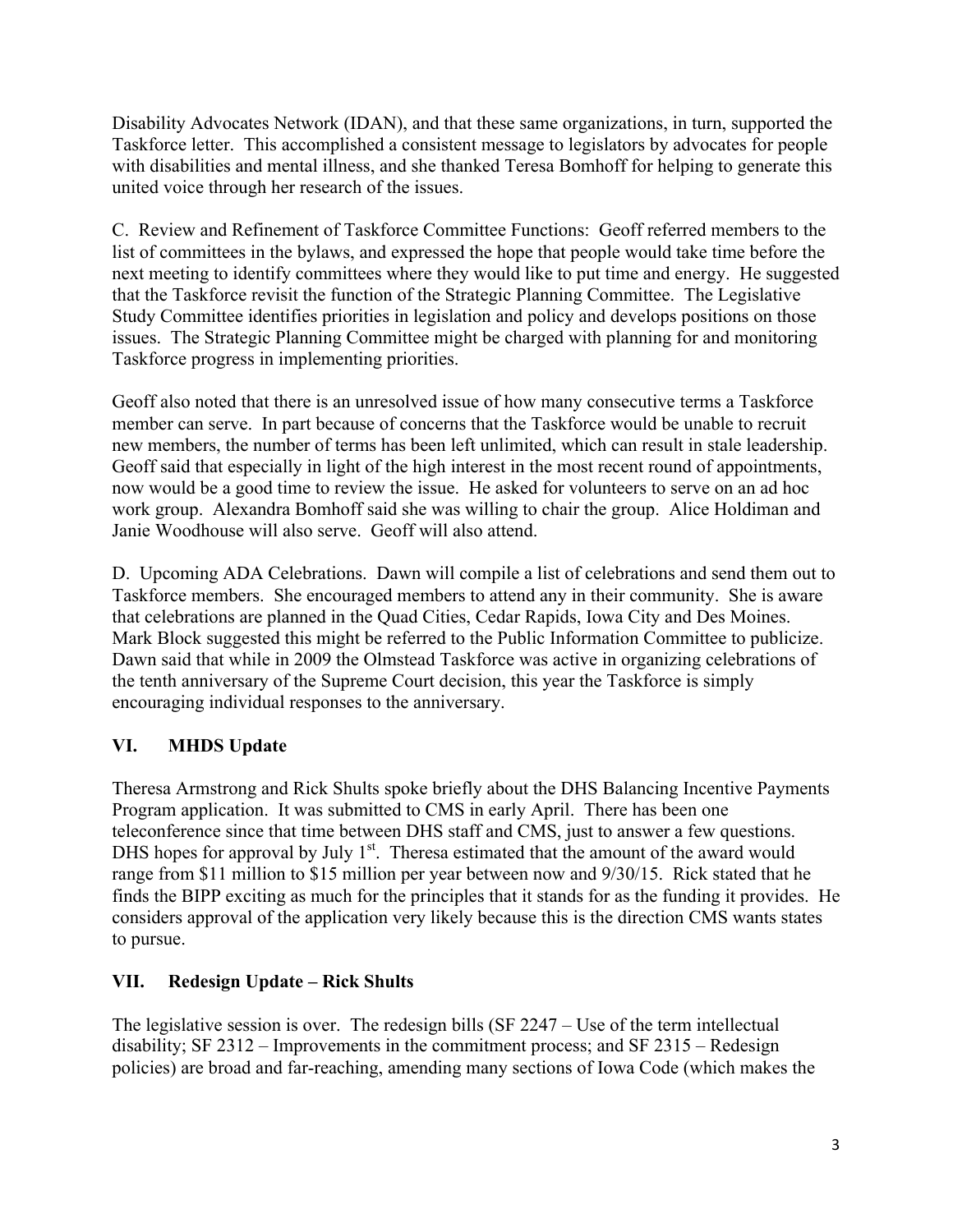legislation difficult to read). Redesign is built around three core elements: local service delivery; regional management of services; and financing.

*Eligibility for non-Medicaid services:* The regional system will be responsible for managing non-Medicaid services and coordinating them with Medicaid services. The law states that adults over age 18 with ID and mental illness would meet income eligibility requirements if their incomes are at or below 150% of federal poverty level (FPL). Higher income individuals could access services if they pay fees on a sliding scale. DHS will analyze the fiscal impact of serving people with DD but not ID; if eligibility were extended to this group now, it would double the service population, which is too big of a challenge right now. Another factor is the Supreme Court's consideration of the constitutionality of the Affordable Care Act, which expands eligibility for Medicaid services to 133% of FPL and thus provide access to services a great many more people. In the next six months, the Children's Workgroup will be developing recommendations on what a children's system should look like.

*Legal Settlement.* The legislation ends, in July 2013, durational legal settlement, which requires that people who move to a different county must wait a period of time before becoming eligible for services. Responsibility for services will now rest with the county where people reside (other than those referred to another county in order to get services they need, such as ICF/ID services.

*Core and Core Plus Services.* SF 2315 identifies core service domains which must be available in every region. The core service domains include emergency crisis and crisis stabilization services. There will also be pilot subacute service projects as described in the legislation. SF 2315 also recognizes the importance of HCBS such as Assertive Community Treatment (ACT). Expanded core services can be added as funding becomes available. This could include services that are evidence-based practices, an expansion of the subacute pilots, peer support, and/or services for people with brain injury.

*Regional Management.* SF 2315 requires counties to form regions, unless they demonstrate to DHS that they can properly carry out the responsibilities that regions are assigned. DHS can then provide them with waivers. SF 2315 sets 12/31/13 as the deadline for regions to form; they must be fully functional by 7/1/14, six months earlier than what had been set in last year's legislation. Based on the positive feedback Rick has been getting from counties, he believes that all counties will eventually regionalize.

*Workgroups.* SF 2315 calls for on-going work by a number of workgroups, and also creates new ones. Rick suggested this was a tribute to the very participatory process launched by DHS. Workgroups include: Children's System; Data and Statistical; Outcomes; and a Transitional Committee including legislators and county representatives to monitor progress.

*Financing.* Currently, county property taxes contribute \$125 million towards financing the service system. Non-Medicaid services are largely supported by these funds, along with the nonfederal share of Medicaid services. Last year's SF 525 sunsetted county authority to levy property taxes for this purpose as of 7/1/14. In recognition that these funds were crucial to adequate funding, the Legislature reinstated the levy. In addition, however, the state will assume responsibility for the non-federal share of Medicaid, which will free up funds for non-Medicaid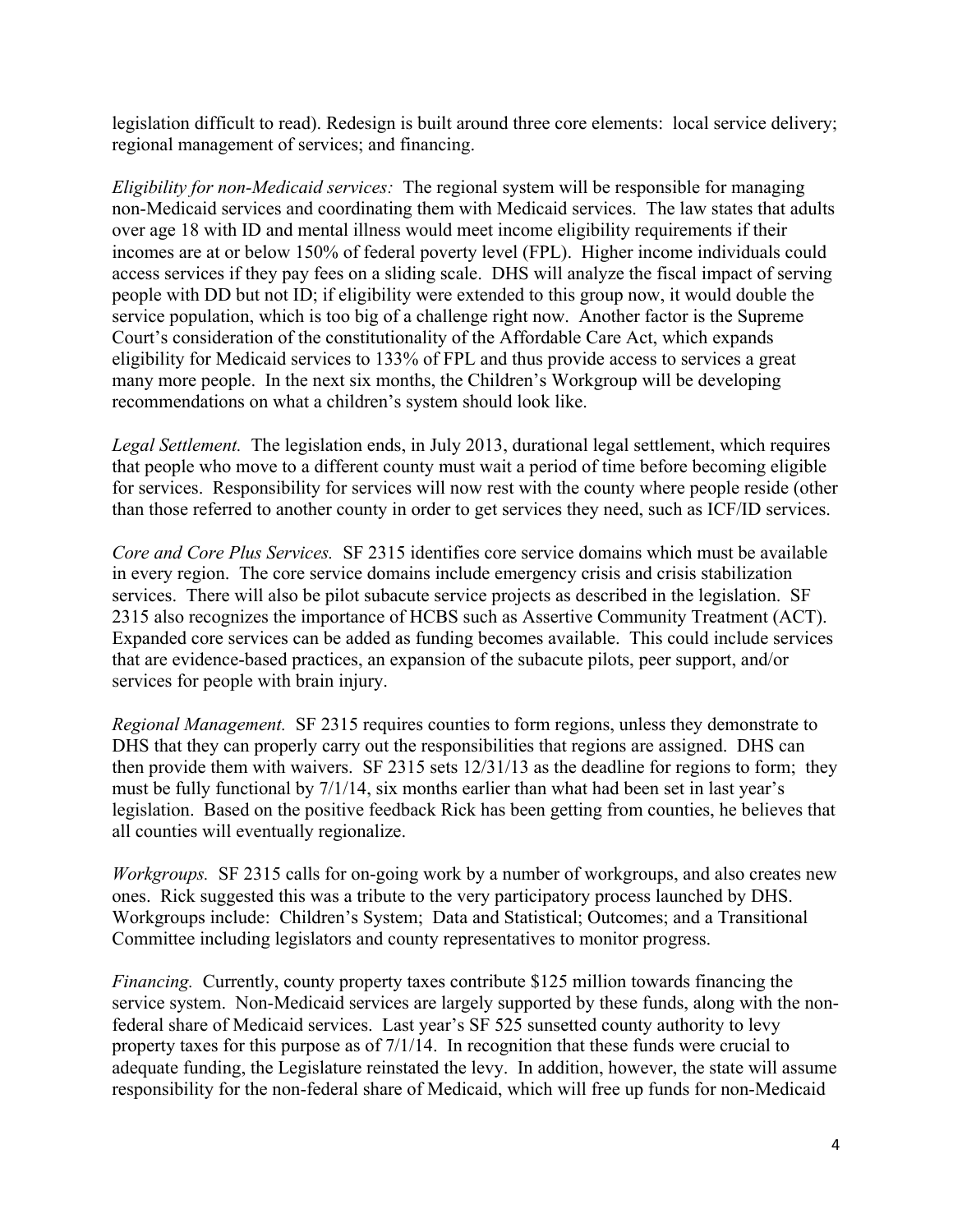services. Rick referred to the "cannibalization of non-Medicaid services through the increasing costs of the non-federal match. This creates particular difficulties for people with mental illness, who are often ineligible for Title XIX. The state takeover halts the erosion of funds available for non-Medicaid services. It also reduces "transactional friction" resulting from current countystate funding transfers.

A Transition Fund is established for FY 2013 for one time assistance for counties who are experiencing a fiscal shortfall in funding non-Medicaid services. DHS and the MHDS Commission will be developing rules to establish eligibility for the funds, and DHS expects to work closely with counties to determine the extent of the shortfall with accuracy, and will make recommendations to the Governor. Counties are allowed to borrow funds from other county sources to sustain services until the Legislature formally appropriates the Transition funds. To provide additional assistance, the legislation wipes out billings in dispute by the state and counties in favor of counties. Geoff asked about possible unintended consequences—some counties will start cutting services out of uncertainty whether they will actually receive transition funds. Rick said the funding shortfalls are not unique to this year or to redesign. A number of counties such as Linn had to cut services last year. The amount of shortfall won't be known until DHS and the counties work together to identify it.

Beginning in July 2013, a new method of equalizing funding among counties goes into effect, with appropriations based on per capita spending of \$47.28. The impact of per capita funding varies among counties; some counties will see an increase in revenues for services while other counties will have reduced funding.

Teresa Bomhoff commented that Senator Hatch would like to reinstitute the Interim Legislative Committee to look at the issue of equalization among counties. Rick said that the equalization affects non-Medicaid services. If a county's current levy raises less than \$47.28 per capita, the gap will be filled by state appropriation. If a county levy would raise more than \$47.28 per capita, it would be required to lower their levies to set funding levels at that cap. It is not clear to what extent services would be cut. Counties may not be spending all that they have raised. The average amount raised currently is \$41.28 per capita. The study committee will look at the equalization process this year, and next if necessary. Teresa expressed doubts about the \$47.28 cap. Paula Connolly asked if future Legislatures could nullify this process. Rick said that the redesign policy on financing is in place and Iowa is moving forward.

Alice Holdiman asked if the amount is fixed or whether it could go up in time. The current limit on levies dating to 1996 has created a major problem for counties. Rick replied that the statute recognized the need to consider growth in revenues over time. Growth can be related to a number of factors such as inflation in service costs, an increase in the number of services people are receiving, a growth in the service population, or covering additional populations. Finding a magic annual percentage increase may be impossible.

Geoff asked about assessments for people with mental illness and brain injury. Rick stated that DHS is moving forward on developing standardized assessments.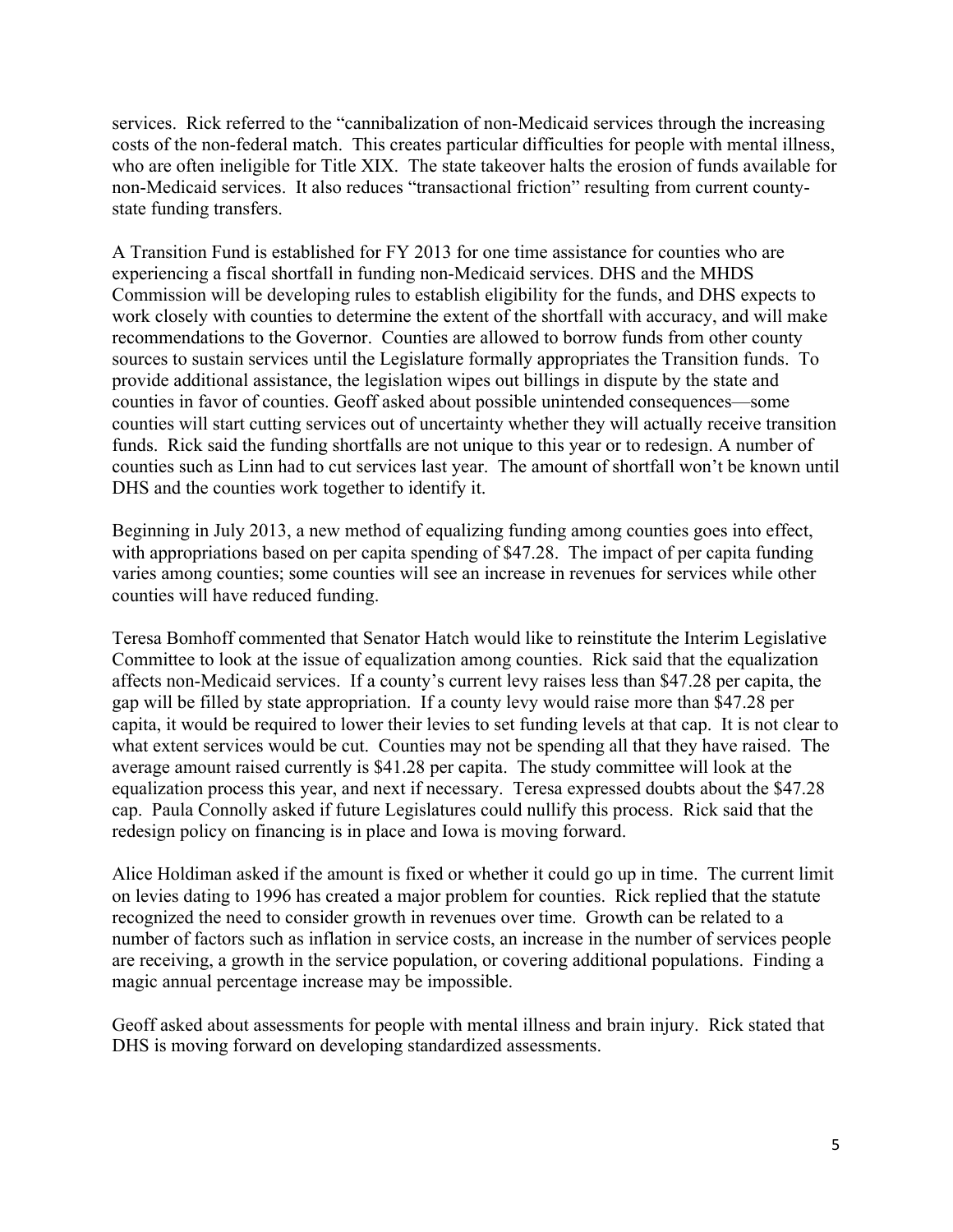Geoff thanked Rick for taking the time to inform the Taskforce. He said Taskforce members need to watch for the impact of redesign, including whether some people are put at higher risk of institutionalization.

Chuck Palmer thanked Taskforce members for their service on the workgroups, and for their advocacy on redesign. He likened the long redesign process to a dog running after a car, catching it and then being confronted with the question of what to do next. He was certain there will be unintended consequences to redesign and he asked the Taskforce to keep him informed of what members were hearing.

### **VIII, Committee Reports**

#### A. Legislative Study Committee

*OCTF Priority: Employment.* Geoff asked LeAnn Moskowitz to make her scheduled presentation on current employment initiatives in Iowa. Her handout showed the alignment of the initiatives with each other and with the goals of the Olmstead Plan. She stated that DHS is asking for OCTF assistance in outreach to self-advocates, who may be interested in helping the Employment First initiative remain responsive to the needs of people with disabilities who want to work, and to help identify needed supports. The Iowa Medicaid Enterprise (IME) and the Mental Health and Disability Services Division (MHDS) are working closely together on these issues. The contract with the State Employment Leadership Network (a project of the Institute for Community Inclusion (ICI) in Boston and the National Association of State Directors of Developmental Disability Services (NASDDDS) is helping to guide Iowa in restructuring the employment services system to incentivize providers to offer integrated employment services, and to identify systemic barriers.

LeAnn briefly reviewed several initiatives. Iowa's Medicaid Infrastructure Grant (MIG) helped to develop the Medicaid for Employed Persons with Disabilities option. MIG is currently funding a study of rate restructuring, as well as workshops for people with disabilities on available work incentives, and a study of the feasibility of offering benefits planning to Money Follows the Person participants who want to work. Iowa Vocational Rehabilitation Services (IVRS) was awarded an Employment First grant, in which states receive the benefit of mentoring by other states with good experience in getting people with disabilities into the workforce. LeAnn stated that DHS and IVRS have settled some policy differences and are working together with a statewide coalition to promote integrated employment. The \$103,000 EDI grant will provide technical assistance to educate mental health administrators on the Ticket to Work incentives, and encourage consumers to explore self-employment. Finally, the DD Council is spearheading the Iowa Coalition for Integrated Employment (ICIE) initiative, which is focused on competitive employment as the preferred option for youth transitioning to adult living in the community. A survey of parents found that 80% of respondents expected their children to be fully employed in integrated settings.

All the project managers are working together to stay focused on the same objectives, but more self-advocates are needed. Anyone who is interested can let LeAnn know. LeAnn expressed the hope that the \$34 million currently spent on facility-based employment can be a source of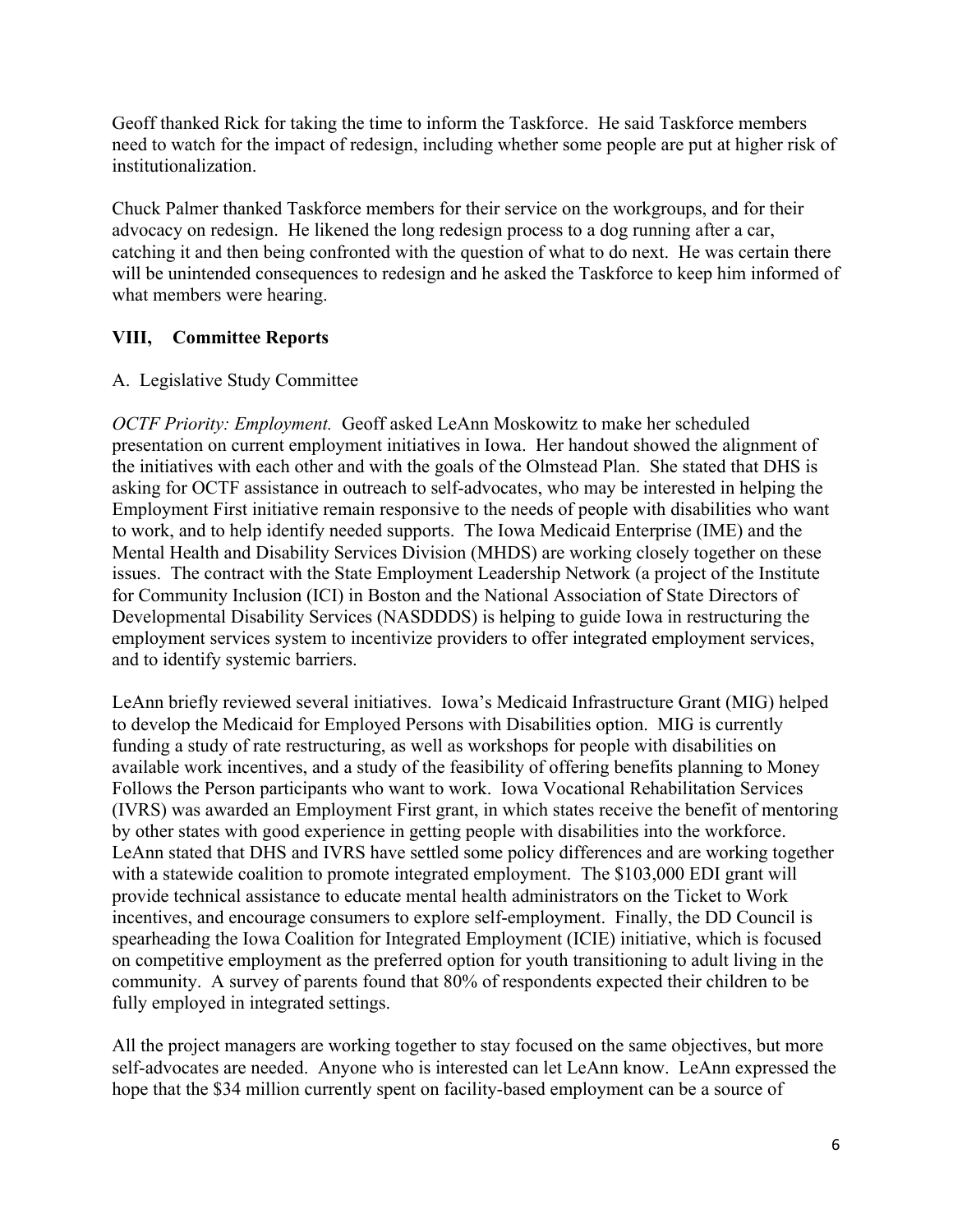funding for more integrated service options, helping to keep the shift in service model cost neutral. In response to a question, LeAnn stated that MIG does reimburse consumer participants for travel, and she believed the ICIE project will as well.

Teresa Bomhoff asked if the number of people who become employed will be one of the outcome measures. LeAnn replied that during an April SELN TA session, it was agreed that employment service providers should report on hours worked, wages, and the work setting (facility, enclave or community). A data dashboard will be developed. One area that has been a challenge has been "business to business" relationships. Dawn stated that the CEO of Walgreen's, which has approached employment of people with disabilities very creatively, is a candidate for the federal Rehabilitation Services Administrator position. LeAnn closed by noting that self-employment trainings will be held on May 22/23<sup>rd</sup>.

Doug Keast of Iowa Workforce Development asked to make his state agency report because he needed to leave. He wanted to add that the Iowa Work Incentives Planning and Assistance (WIPA) program grant is ending, and that due to a "comedy of errors" in Washington, the need to reauthorize the program was overlooked. There was no apparent opposition to it. Jule Reynolds of Senator Harkin's office commented that she hoped the program was not dead, because people needed to understand the complex rules on work incentives if they were to overcome their fear of losing benefits. Misinformation is the biggest barrier. Doug commented that he hoped that program could be rejuvenated in early winter 2012, but that about \$100,000 in funding is needed to maintain a level of service until then. Doug Sample expressed concern about the impact of employment on the benefits critically needed by low income individuals, such as Food Stamps. LeAnn said that issue will be examined when benefits planning is taken up.

Other Legislative Study Committee Matters. Dawn and Casey reported that the committee has been focused on redesign. The committee will be updating its priorities for the coming year and invites new members. Casey noted that SF 2315 includes a reference to the establishment of a workforce workgroup. Teresa commented that this workgroup will be directed by the Iowa Department of Public Health. Rick Shults stated that DHS will be getting the workgroups operational over the summer.

Dawn asked Terri Rosonke to explain a provision in SF 2336, the DHS appropriations bill, that redirects funds from the Iowa Finance Authority's Revolving Loan Fund (RLF), which is supposed to support community housing for HCBS participants who are hard to serve (including people currently served out of state), to the construction or rehabilitation of Psychiatric Medical Institutes for Children (PMICs). Terri stated that this provision had been put in just before passage. The RLF was created by last year's appropriations, and IFA had been working with DHS into 2012 on administrative rules and application materials when it learned that the provision was being negotiated, and the internal process was suspended. It was Terri's understanding that Four Oaks had requested the provision. Several Taskforce members expressed objections to dollars being diverted from HCBS to the support of institutions.

Geoff proposed that if the Governor has the option of a line item veto, the Taskforce should send him its objections and ask for one. Janie Woodhouse moved that the Executive Committee be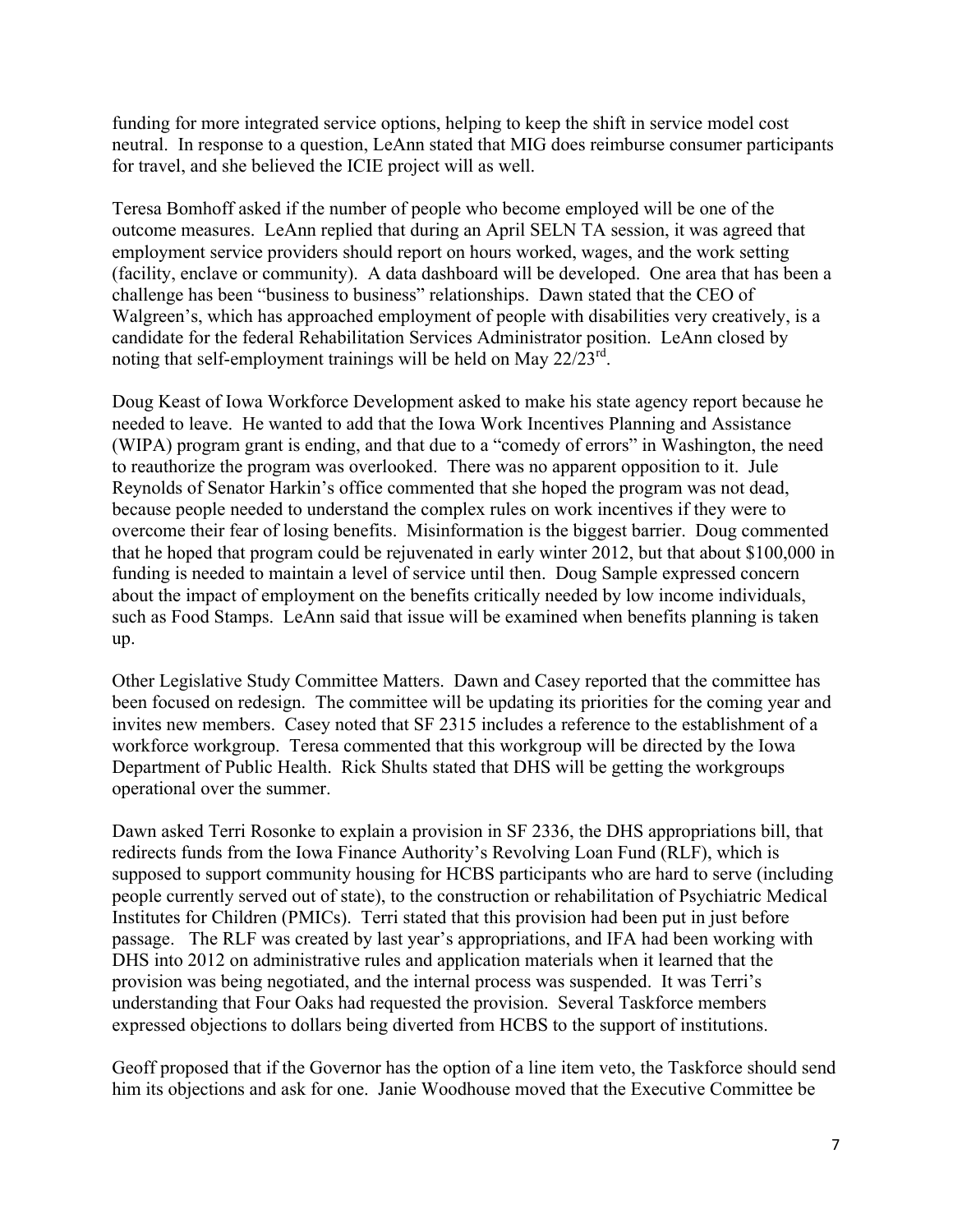authorized to send a letter to the Governor requesting a line item veto of the amendment diverting IFA RLF funds to PMIC construction/rehabilitation. Alice Holdiman supported the motion. Motion carried. Terri said that she will keep CDD updated on the issue.

Geoff noted that the bill to establish a credentialing board for direct support professionals was not passed, but that this was viewed simply as a "delay" in implementation, with another attempt at implementation next year. Dawn commented that the Direct Care Worker Advisory Council has lacked sufficient disability representation, and that some previous disability advocates had withdrawn because of the orientation of the Council towards the medical model. Randy Davis expressed support for creation of a pool of personal attendants, making it easier to find the help you need. He supports more equitable treatment of worker among service settings, and the attempt to professionalize workers. Alexandra Bomhoff expressed support for professionalization, but is concerned where this would limit the supply of workers. She would like to see more training. Teresa Bomhoff recommended that the Taskforce develop a list of things they would like to see in direct care workforce development, and engage in a dialogue. Paula expressed concern about the loss of flexibility when job descriptions are too restrictive.

Geoff said that all of these issues will be taken up at the July meeting, when Di Findley of the Iowa Caregivers Association is expected to attend. Bob Bacon asked if the Taskforce would like CDD to develop a list of the pros and cons of professionalization and credentialing, that acknowledges the shared goals of people of good will on opposite sides of the issue. Di could then be given an opportunity to respond—for example, to concerns about the proposed requirement that workers have to assume the financial responsibility for training and fees, rather than the provider/employer. Doug Sample noted that there are people with intellectual disabilities who are capable of employment but who might not be able to pass the credentialing test.

*OCTF Priority: Housing.* Geoff asked Jane Hudson to introduce herself. Jane is the new director of Disability Rights Iowa (DRI), and she was invited to the meeting to take part in the discussion of the integrated setting issue. She is anxious to learn about *Olmstead* in Iowa. She has a background in teaching, law, and disability. While at an Arizona law firm she found that she most enjoyed her *pro bono* work for Protection and Advocacy, and eventually joined the P & A staff. Her specialty has been abuse and neglect issues. She said that DRI has only one attorney at this point, and she plans to build staff capacity in that area. Two DRI priorities are the investigation of abuse and neglect, and the enforcement of disability rights. She has instructed staff to pick a project area for the remainder of the fiscal year. Taskforce member Jennie Salvato will be monitoring residential care facilities (RCFs), looking at incident reports to the Department of Inspections and Appeals and interviewing residents. Other staff are looking at sheltered workshops. Bullying and ADA non-compliance are other areas of interest.

Liz summarized the handout on the CMS proposed rule defining "community" and "integrated setting." CMS proposes to prohibit the delivery of HCBS services in some settings, including hospitals, ICFs/ID and nursing homes. For other settings, including residences on the campus of or next to such institutions, and "disability-specific" housing projects, CMS will only set up a "rebuttable presumption" that they are not integrated settings. States will be expected to present their own definitions in their applications for waivers, and if HCB services are provided in these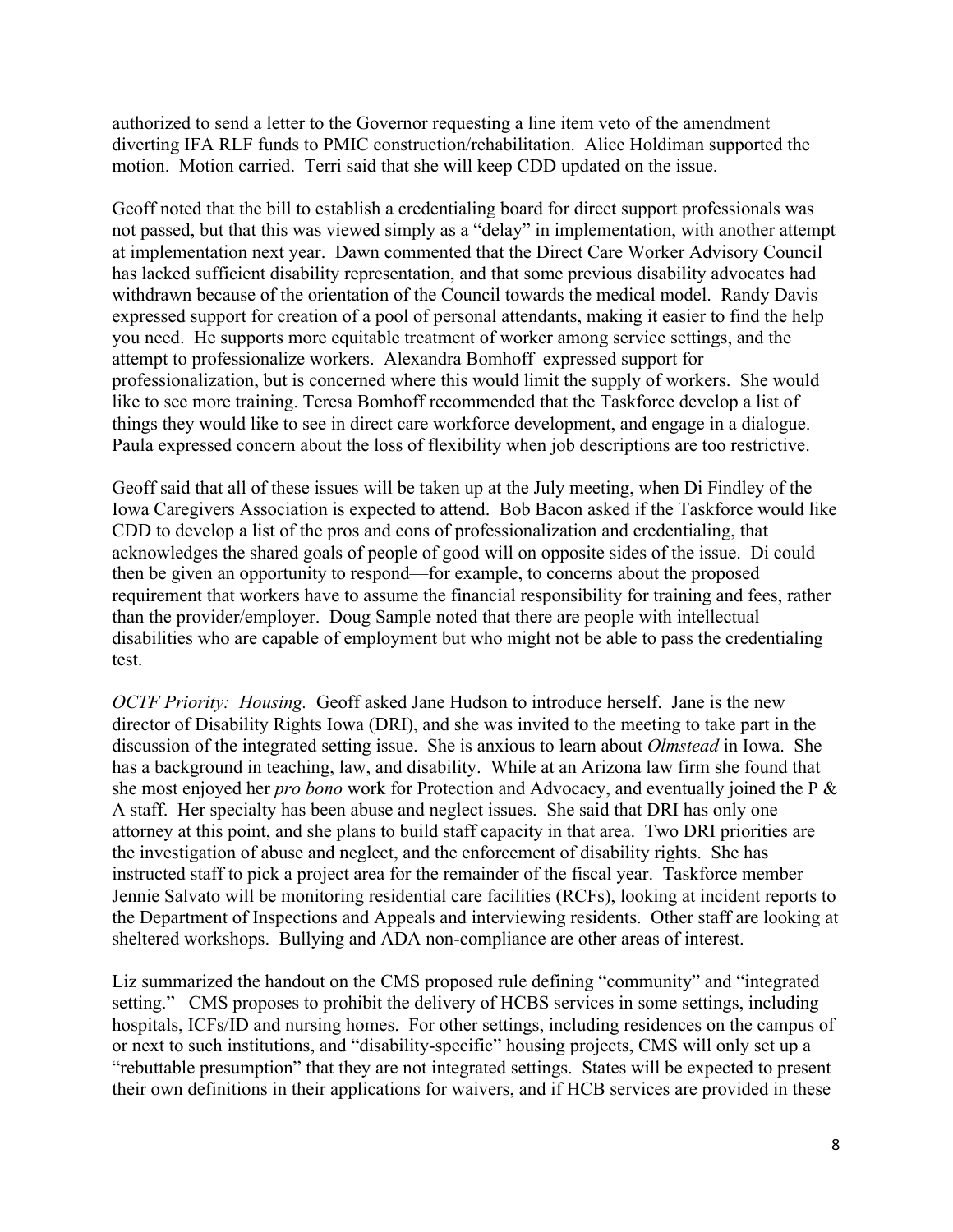settings, states will have to demonstrate to CMS that they have the characteristics of "home and community based" that are spelled out in the proposed rule. While the purpose of the rule is very consistent with Olmstead principles, there are a number of problematic aspects. One is that the burden of overcoming the rebuttable presumption is on state Medicaid agencies, which is likely often to put them in the middle between CMS and providers. CMS originally had a more definitive statement about the ineligibility of such settings, but withdrew from that position after hundreds of comments were submitted. On the other hand, if the proposed rule were to take immediate effect, hundreds of Iowans currently receiving HCBS services would be at risk of suddenly losing services, which is also unacceptable.

Terri explained that Section 811 has been the traditional vehicle for creating disability-specific housing projects. Until recently all residents (100%) had to have a disability and the provider had to have written agreements in place with HCBS providers. Although Iowa projects tend to be smaller (16 to 20 units), they still would not qualify as integrated settings under the proposed rule. Section 811 is entirely HUD-financed. IFA also has programs that can provide housing for people with disabilities, such as the low income housing tax credit (LIHTC). The LIHTC is for the general public, but some projects are entirely occupied by clients of the service providers that built the projects.

If tenants are forced to relocate in order to keep their HCB services, this will be a major hardship. It would take time for the managers of these projects to come into compliance by marketing most units to people without disabilities as vacancies occur. Some HCBS providers also have arrangements with owners of privately financed apartment buildings, where as much as 50 – 100% of the units are occupied by that provider's clients. Terri said that IFA has worked hard to provide housing opportunities for people with disabilities, and the Authority collaborates with DHS as needed. Now it appears that the tools IFA has been using are not the right ones. IFA at this point would just like some policy guidance—it is not clear at all what the Authority is supposed to do.

Jane Hudson said that it is important to find a definition of community at the national level. Advocates were excited when the original rules came out in 2008. The Missouri Protection and Advocacy organization was able to halt construction of housing for HCBS clients on the grounds of institutions, and there has also been a major settlement in New York. She believes it is important that IFA receive guidance on what is needed to comply with *Olmstead*. Alice Holdiman stated that CMS and HUD need to collaborate in developing standards like this for their programs; otherwise, we will end up with disability ghettos. Teresa Bomhoff said she used to work for the US Department of Agriculture, which also fiances housing for the elderly and people with disabilities. It is important to make comments on federal rules; each of them has to be reviewed and a response provided.

Geoff said that we have an institutional legacy in Iowa created in part by state and federal agencies. He does not believe we can shut down overnight the residential structures that are not in compliance, forcing people to find new homes where none exist. Terry Cunningham commented that often a new policy can't be implemented without someone getting hurt. He thinks that requirements for housing accessibility in large apartment complexes are very weak. Becky Flores asked Jane if she could provide the Taskforce with a list of community based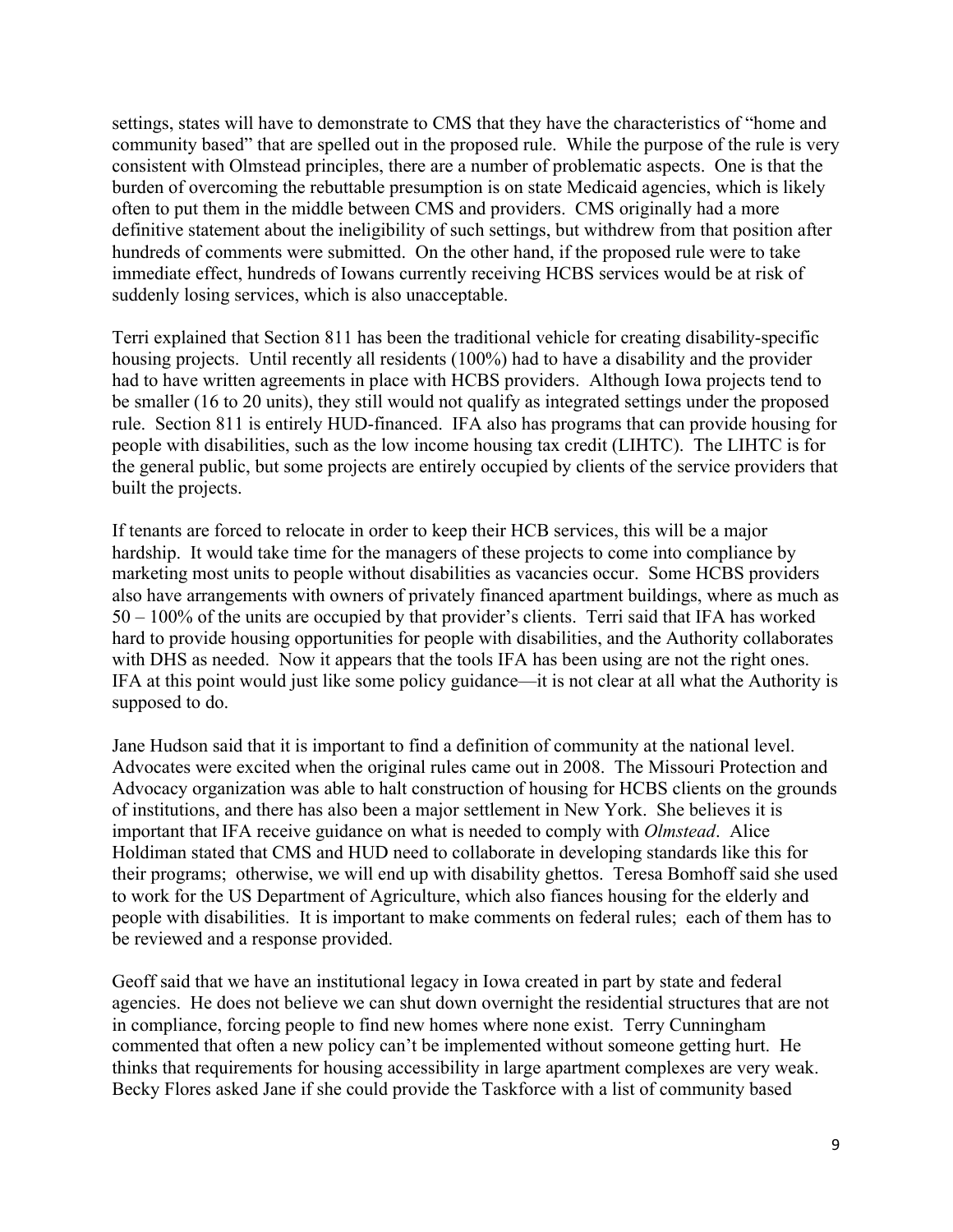characteristics from the New York case. Jane agreed but also suggested that the Taskforce look at the Department of Justice letters to states on its finds. Paula said that agencies like larger apartment complexes because of the economies of scale in service delivery.

Geoff invited a motion to develop a brief position paper based on the Department of Justice findings letters, and also to draft comments to CMS. Dawn moved that the Executive Committee be so empowered, and Alice supported, but a quorum was no longer present at the meeting. Geoff stated that the Executive Committee would nevertheless take up the issue.

### **XII. Update on Pre-Admission Screening and Resident Review (PASRR) Compliance**

Lila Starr, program manager of PASRR implementation at MHDS (as well as specialist in the mental health needs of aging Iowans), provided an update. The goal of PASRR is to reduce the inappropriate institutionalization of individuals with mental illness, intellectual disabilities and related conditions. The PASRR statute has been in place since 1987, but CMS did not signal its serious intent to begin enforcement until about five years ago. All Medicaid-certified nursing facilities (97% in Iowa) are required to comply with the requirements for both Level I and Level II screening. Level I assessments, of all individuals seeking admission to a nursing home, is intended to identify individuals who may need services related to either mental illness or intellectual disability. Level II focuses just on those individuals and confirms a diagnosis, identifies the appropriate placement, and determines whether the individual would benefit from specialized services. If a nursing home cannot provide the services indicated in the assessment, arrangements must be made for the consumer to receive the services elsewhere. Nursing homes are not reimbursed until both assessments have been completed.

Lila stated that implementation Level II assessment has proceeded very quickly over the past year. No data are available yet on whether any individuals have been diverted from nursing homes as the result of PASRR. The report of the mental health subcontractor goes to the nursing home, specifying the services to be provided. Geoff asked when outcomes data would be available. Theresa Armstrong said MHDS can ask Ascend, the contractor doing assessments, to provide a report. Geoff asked if the "related conditions" PASRR screens for includes autism, cerebral palsy, etc. Lila said that it can mean that, but the reports do not break down the category. Only four out of the 70 individuals assessed to date have related conditions. Iowa is now 100% compliant, but there are significant challenges to implementation. A qualified mental health professional has to make the diagnosis, and there are not enough available in Iowa. Ascend has trained 36 Level II assessors.

Jennie Salvato asked if there was a process for getting people out of institutions if they had been inappropriately placed. Lila said that this would be the "resident review" process alluded to in the name of the program. It could very well identify someone who does not need a nursing home level of care, but that part of the program has not yet been well developed. Jennie asked what provision there is to help people with other disabilities such as spinal chord injury. Lila said that the new MDS Section Q requirement on nursing homes requires an annual survey asking if people want to leave the nursing home. However, Iowa's Physical Disability Waiver offers very limited resources. Geoff asked Lila if she would be willing to return in six months, and she agreed.